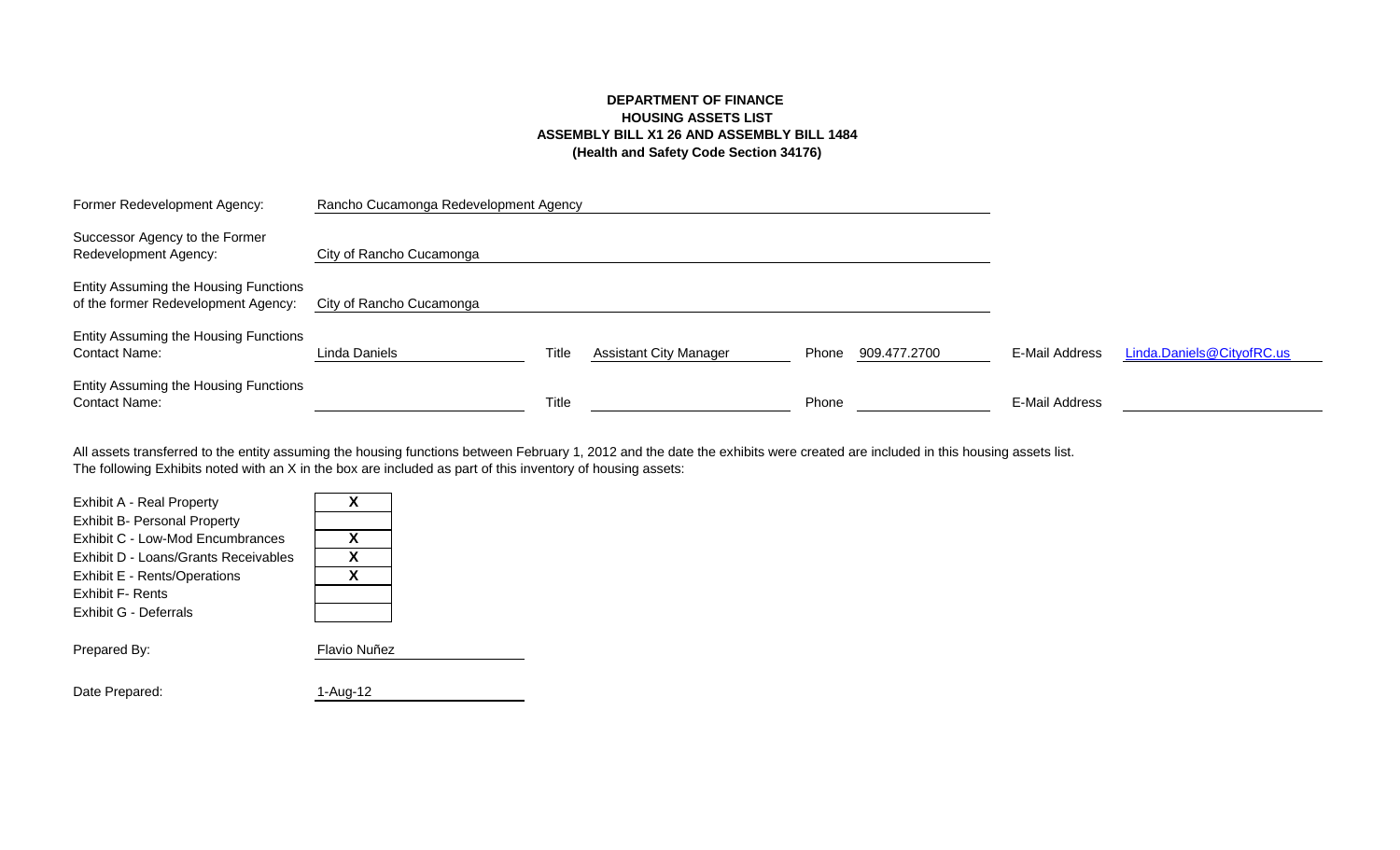#### Exhibit A - Real Property

## **Rancho Cucamonga Housing Successor Agency Inventory of Assets Received Pursuant to Health and Safety Code section 34176 (a) (2)**

| Type of Asset a/ | <b>Legal Title and Description</b>                                                                     | <b>Carrying Value</b><br>of Asset | <b>Total</b><br>square  <br>or Unit<br>Count | Square footage<br>footage, reserved for low-<br>mod housing, or<br><b>Unit Count</b> | Is the property<br>encumbered by<br>a low-mod<br>housing<br>covenant? | Source of low-<br>$\vert$ covenant b/ $\vert$ | Date of<br><b>transfer to</b><br>Housing  <br>Agency | Construction<br>or acquisition   Construction<br>$\vert$ cost funded $\vert$<br>  with Low-Mod     costs funded  <br>  mod housing   Successor     Housing Fund  <br>monies | $\vert$ or acquisition $\vert$ or acquisition $\vert$<br>with other<br><b>RDA funds</b> | Construction<br>costs funded<br>with non-RDA<br>funds | Date of<br>construction or<br>acquisition by the<br>former RDA | Interest in real property<br>(option to purchase,<br>easement, etc.) |
|------------------|--------------------------------------------------------------------------------------------------------|-----------------------------------|----------------------------------------------|--------------------------------------------------------------------------------------|-----------------------------------------------------------------------|-----------------------------------------------|------------------------------------------------------|-----------------------------------------------------------------------------------------------------------------------------------------------------------------------------|-----------------------------------------------------------------------------------------|-------------------------------------------------------|----------------------------------------------------------------|----------------------------------------------------------------------|
| Land             | NWC Base Line Rd. & Day Creek Blvd. APN<br>#'s 1089-031-15-0000; 1089-031-16-0000;<br>1089-031-35-0000 | \$3,473,832                       |                                              |                                                                                      | No                                                                    |                                               | 15-Feb-12                                            |                                                                                                                                                                             | \$3,473,832                                                                             |                                                       | Undeveloped Land                                               | Deed of Trust                                                        |

a/ Asset types may include low-mod housing, mixed-income housing, low-mod housing with commercial space, mixed-income housing with commercial space.

b/ May include California Redevelopment Law, tax credits, state bond indentures, and federal funds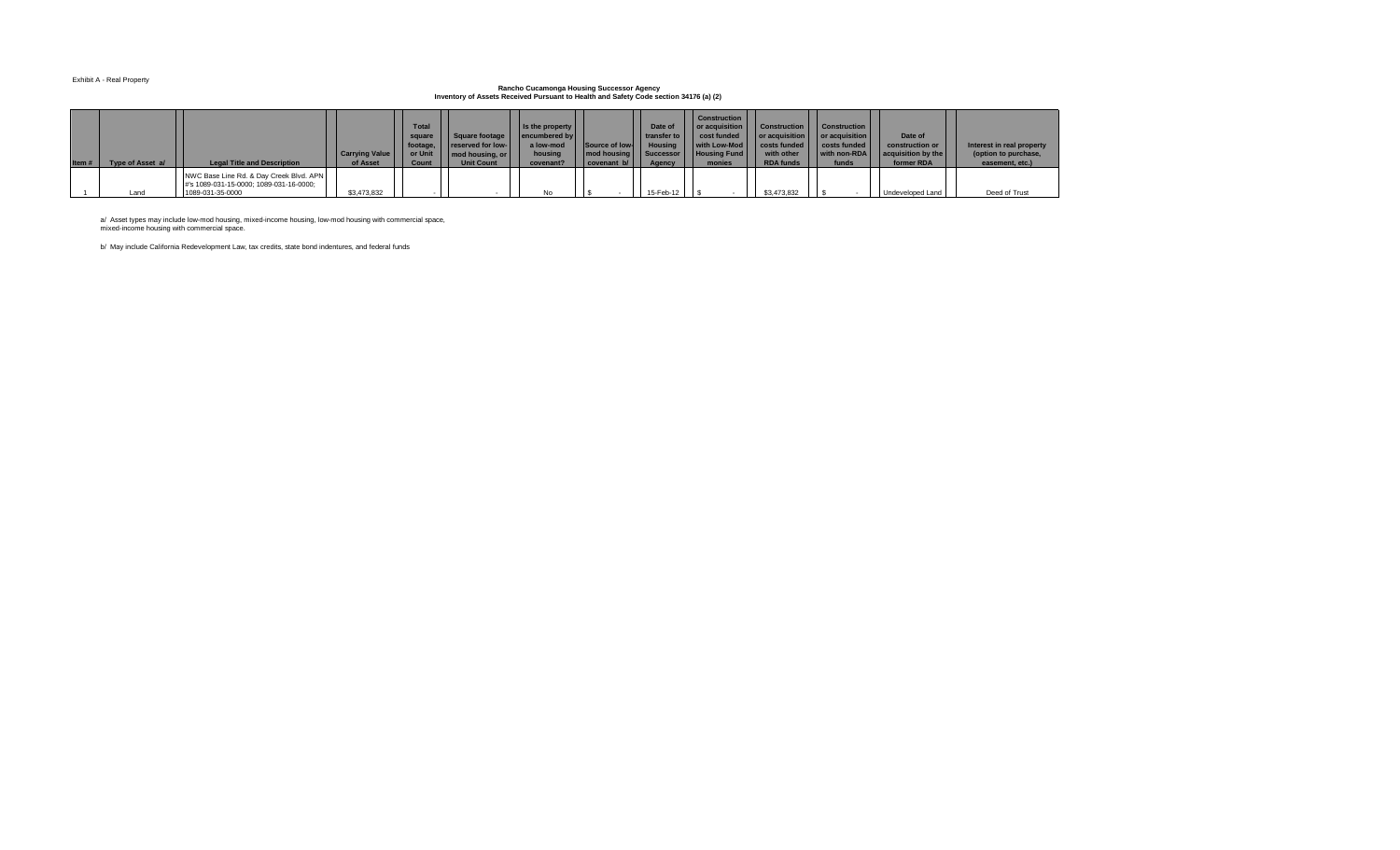## Exhibit B - Personal Property

## **Rancho Cucamonga Housing Successor Agency Inventory of Assets Received Pursuant to Health and Safety Code section 34176 (a) (2)**

| Item#          | Type of Asset a/ | <b>Description</b> | <b>Carrying Value</b><br>of Asset | Date of<br>transfer to<br><b>Housing</b><br><b>Successor</b><br><b>Agency</b> |        | <b>Acquisition</b><br>cost funded<br>with Low-Mod<br><b>Housing Fund</b><br>monies | <b>Acquisition</b><br>costs funded<br>with other RDA<br>funds | <b>Acquisition</b><br>costs funded<br>with non-<br><b>RDA funds</b> | Date of<br>acquisition by<br>the former RDA |
|----------------|------------------|--------------------|-----------------------------------|-------------------------------------------------------------------------------|--------|------------------------------------------------------------------------------------|---------------------------------------------------------------|---------------------------------------------------------------------|---------------------------------------------|
| $\mathbf{1}$   |                  |                    |                                   |                                                                               |        |                                                                                    |                                                               |                                                                     |                                             |
| $\overline{c}$ |                  |                    |                                   |                                                                               |        |                                                                                    |                                                               |                                                                     |                                             |
| 3              |                  |                    |                                   |                                                                               |        |                                                                                    |                                                               |                                                                     |                                             |
| 4              |                  |                    |                                   |                                                                               |        |                                                                                    |                                                               |                                                                     |                                             |
| 5              |                  |                    |                                   |                                                                               |        |                                                                                    |                                                               |                                                                     |                                             |
| 6              |                  |                    |                                   |                                                                               |        |                                                                                    |                                                               |                                                                     |                                             |
| $\overline{7}$ |                  |                    |                                   |                                                                               | $\Box$ |                                                                                    |                                                               |                                                                     |                                             |
| 8              |                  |                    |                                   | ▽                                                                             | 匠      |                                                                                    |                                                               |                                                                     |                                             |
| 9              |                  |                    |                                   |                                                                               |        |                                                                                    |                                                               |                                                                     |                                             |
| 10             |                  |                    |                                   |                                                                               |        |                                                                                    |                                                               |                                                                     |                                             |
| 11             |                  |                    |                                   |                                                                               |        |                                                                                    |                                                               |                                                                     |                                             |
| 12             |                  |                    |                                   |                                                                               |        |                                                                                    |                                                               |                                                                     |                                             |
| 13             |                  |                    |                                   |                                                                               |        |                                                                                    |                                                               |                                                                     |                                             |
| 14             |                  |                    |                                   |                                                                               |        |                                                                                    |                                                               |                                                                     |                                             |
| 15             |                  |                    |                                   |                                                                               |        |                                                                                    |                                                               |                                                                     |                                             |
| 16             |                  |                    |                                   |                                                                               |        |                                                                                    |                                                               |                                                                     |                                             |
| 17             |                  |                    |                                   |                                                                               |        |                                                                                    |                                                               |                                                                     |                                             |
| 18             |                  |                    |                                   |                                                                               |        |                                                                                    |                                                               |                                                                     |                                             |
| 19<br>20       |                  |                    |                                   |                                                                               |        |                                                                                    |                                                               |                                                                     |                                             |
|                |                  |                    |                                   |                                                                               |        |                                                                                    |                                                               |                                                                     |                                             |

a/ Asset types any personal property provided in residences, including furniture and appliances, all housing-related files and loan documents, office supplies, software licenses, and mapping programs, that were acquired for low and moderate income housing purposes, either by purchase or through a loan, in whole or in part, with any source of funds.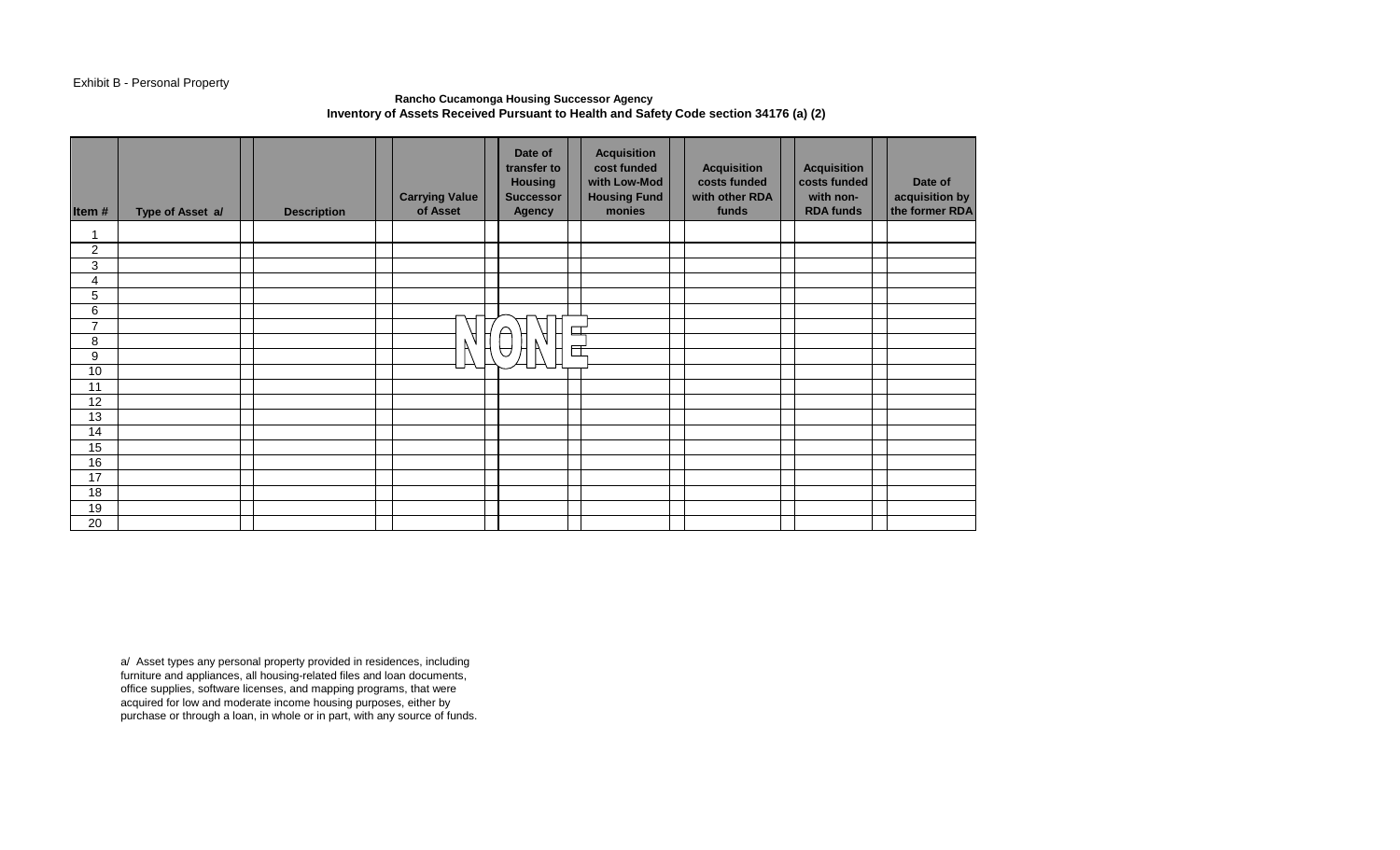#### Exhibit C - Low-Mod Encumbrances

### **Rancho Cucamonga Housing Successor Agency Inventory of Assets Received Pursuant to Health and Safety Code section 34176 (a) (2)**

| Item# | Type of housing built<br>or acquired with<br>enforceably obligated<br>funds a/ | Date contract for<br>Enforceable<br><b>Obligation was</b><br>executed | <b>Contractual</b><br>counterparty | <b>Total amount</b><br>currently owed<br>for the<br><b>Enforceable</b><br>Obligation | Is the property<br>encumbered by<br>a low-mod<br>housing<br>covenant? | Source of low-<br>mod housing<br>covenant b/ | <b>Current owner of the</b><br>property | <b>Construction or</b><br>acquisition<br>cost funded<br>with Low-Mod<br><b>Housing Fund</b><br>monies | <b>Construction or</b><br>acquisition<br>costs funded<br>with other RDA<br>funds | <b>Construction or</b><br>acquisition<br>costs funded<br>with non-RDA<br>funds | Date of<br>construction or<br>acquisition of<br>the property |
|-------|--------------------------------------------------------------------------------|-----------------------------------------------------------------------|------------------------------------|--------------------------------------------------------------------------------------|-----------------------------------------------------------------------|----------------------------------------------|-----------------------------------------|-------------------------------------------------------------------------------------------------------|----------------------------------------------------------------------------------|--------------------------------------------------------------------------------|--------------------------------------------------------------|
|       | Multi-family (see note<br>below)                                               | 2007                                                                  | To Be Determined                   | \$0                                                                                  | No                                                                    | Housing Bond                                 | <b>Housing Successor Agency</b>         | \$8,500,000                                                                                           | \$0                                                                              | To Be<br>Determined                                                            | To Be Determined                                             |
|       |                                                                                |                                                                       |                                    |                                                                                      |                                                                       |                                              |                                         |                                                                                                       |                                                                                  |                                                                                |                                                              |
|       |                                                                                |                                                                       |                                    |                                                                                      |                                                                       |                                              |                                         |                                                                                                       |                                                                                  |                                                                                |                                                              |
|       |                                                                                |                                                                       |                                    |                                                                                      |                                                                       |                                              |                                         |                                                                                                       |                                                                                  |                                                                                |                                                              |
|       |                                                                                |                                                                       |                                    |                                                                                      |                                                                       |                                              |                                         |                                                                                                       |                                                                                  |                                                                                |                                                              |
|       |                                                                                |                                                                       |                                    |                                                                                      |                                                                       |                                              |                                         |                                                                                                       |                                                                                  |                                                                                |                                                              |
|       |                                                                                |                                                                       |                                    |                                                                                      |                                                                       |                                              |                                         |                                                                                                       |                                                                                  |                                                                                |                                                              |
|       |                                                                                |                                                                       |                                    |                                                                                      |                                                                       |                                              |                                         |                                                                                                       |                                                                                  |                                                                                |                                                              |
|       |                                                                                |                                                                       |                                    |                                                                                      |                                                                       |                                              |                                         |                                                                                                       |                                                                                  |                                                                                |                                                              |
|       |                                                                                |                                                                       |                                    |                                                                                      |                                                                       |                                              |                                         |                                                                                                       |                                                                                  |                                                                                |                                                              |
|       |                                                                                |                                                                       |                                    |                                                                                      |                                                                       |                                              |                                         |                                                                                                       |                                                                                  |                                                                                |                                                              |
|       |                                                                                |                                                                       |                                    |                                                                                      |                                                                       |                                              |                                         |                                                                                                       |                                                                                  |                                                                                |                                                              |
|       |                                                                                |                                                                       |                                    |                                                                                      |                                                                       |                                              |                                         |                                                                                                       |                                                                                  |                                                                                |                                                              |
|       |                                                                                |                                                                       |                                    |                                                                                      |                                                                       |                                              |                                         |                                                                                                       |                                                                                  |                                                                                |                                                              |
|       |                                                                                |                                                                       |                                    |                                                                                      |                                                                       |                                              |                                         |                                                                                                       |                                                                                  |                                                                                |                                                              |

a/ May include low-mod housing, mixed-income housing, low-mod housing with commercial space, mixed-income housing with commercial space.

b/ May include California Redevelopment Law, tax credits, state bond indentures, and federal funds requirements.

**Note**: It is the Housing Successor Agency's intention to use these funds for the purpose of which the bond proceeds were intended after complying with the terms and conditions of AB 1484.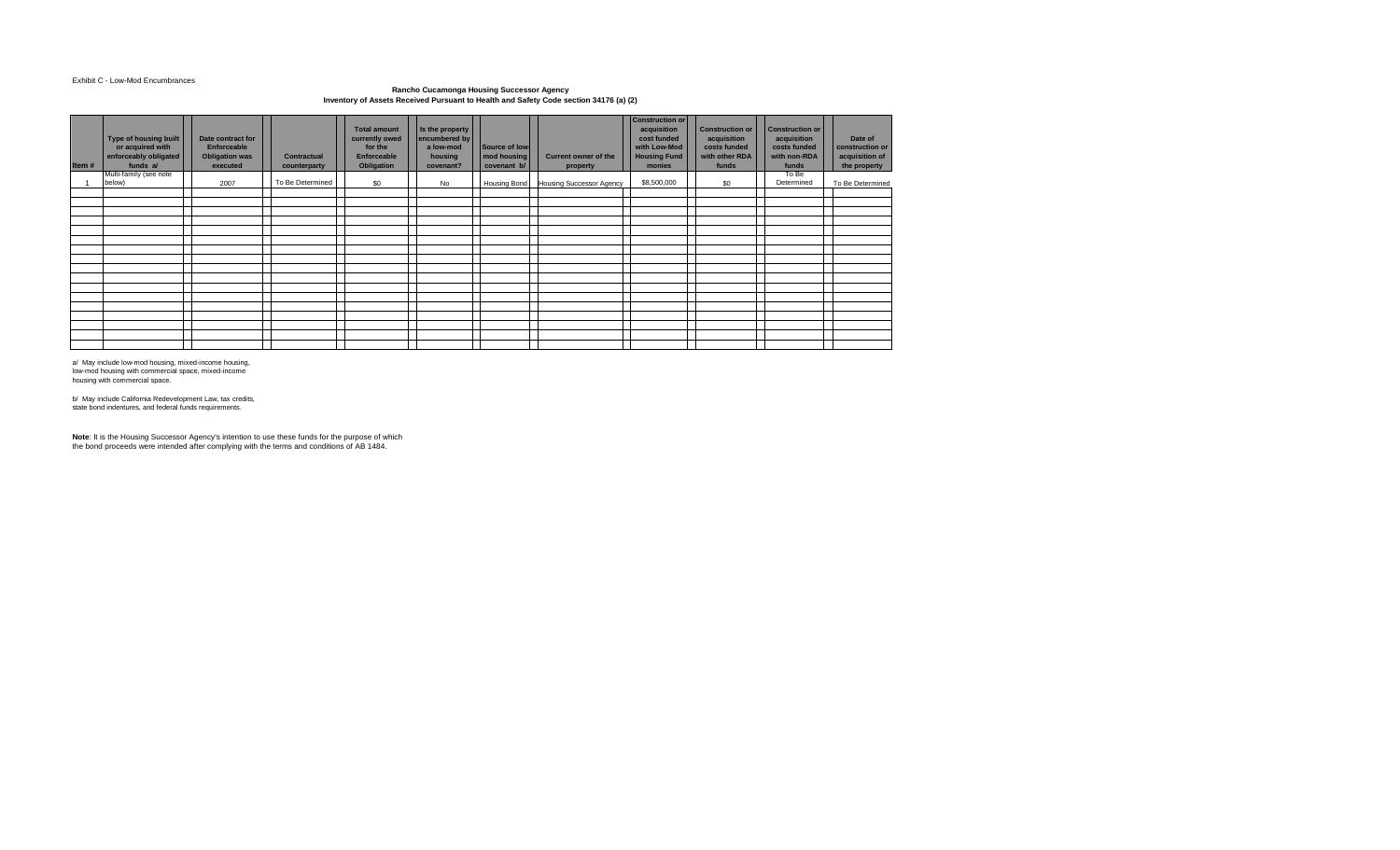## **Rancho Cucamonga Housing Successor Agency Inventory of Assets Received Pursuant to Health and Safety Code section 34176 (a) (2)**

| Item#                    | Was the Low-Mod<br><b>Housing Fund amount</b><br>issued for a loan or a<br>grant? | Amount of the loan<br>or grant | Date the loan or<br>grant was issued | Person or entity to whom the<br>loan or grant was issued | <b>Purpose for which</b><br>the funds were<br>loaned or granted | <b>Are there</b><br>contractual<br>requirements<br>specifying the<br>purposes for which<br>the funds may be<br>used? | Repayment date, if<br>the funds are for a<br>loan | Interest rate<br>of loan a/ | <b>Current</b><br>outstanding<br>loan balance | <b>Property Address</b>       |
|--------------------------|-----------------------------------------------------------------------------------|--------------------------------|--------------------------------------|----------------------------------------------------------|-----------------------------------------------------------------|----------------------------------------------------------------------------------------------------------------------|---------------------------------------------------|-----------------------------|-----------------------------------------------|-------------------------------|
| -1                       | Loan                                                                              | \$80,000                       | 06-Apr-07                            | Aleksandra Polovina                                      | First Time Homebuyer                                            | Yes                                                                                                                  | Upon Sale                                         | 0%                          | \$80,000                                      | 10655 Lemon Ave. #3106        |
| $\overline{2}$           | Loan                                                                              | \$80,000                       | 20-Aug-04                            | <b>Alexander Nester</b>                                  | First Time Homebuyer                                            | Yes                                                                                                                  | Upon Sale                                         | 0%                          | \$80,000                                      | 10655 Lemon Ave. #3801        |
| 3                        | Loan                                                                              | \$12,200                       | 15-Oct-97                            | Angel Medina                                             | First Time Homebuyer                                            | Yes                                                                                                                  | Upon Sale                                         | 0%                          | \$12,200                                      | 7400 Butterfield Place        |
| $\boldsymbol{\varDelta}$ | Loan                                                                              | \$5.450                        | 08-Aug-00                            | Angie Kramer                                             | <b>First Time Homebuyer</b>                                     | Yes                                                                                                                  | Upon Sale                                         | 0%                          | \$5,450                                       | 8990 19th St. #221            |
| 5                        | Loan                                                                              | \$80,000                       | 27-May-09                            | Ashraf Hana & Mariam Botrous                             | <b>First Time Homebuyer</b>                                     | Yes                                                                                                                  | Upon Sale                                         | 0%                          | \$80,000                                      | 10130 24th St.                |
| 6                        | Loan                                                                              | \$14,550                       | 07-Feb-97                            | Beatriz Ravega                                           | First Time Homebuyer                                            | Yes                                                                                                                  | Upon Sale                                         | 0%                          | \$14,550                                      | 6661 Bandola St.              |
| $\overline{7}$           | Loan                                                                              | \$75,020                       | 19-Feb-09                            | <b>Bobbie Griffiths</b>                                  | <b>First Time Homebuyer</b>                                     | Yes                                                                                                                  | Upon Sale                                         | 0%                          | \$75,020                                      | 12275 Wintergreen St.         |
| 8                        | Loan                                                                              | \$80,000                       | 01-Apr-05                            | Bryan and Sariah Veirs                                   | First Time Homebuyer                                            | Yes                                                                                                                  | Upon Sale                                         | 0%                          | \$80,000                                      | 12288 Daisy Ct                |
| 9                        | Loan                                                                              | \$13,490                       | 30-Apr-97                            | Carlos and Guillerminea Mirelez                          | <b>First Time Homebuyer</b>                                     | Yes                                                                                                                  | Upon Sale                                         | 0%                          | \$13,490                                      | 11543 Mount Hood Ct.          |
| 10                       | Loan                                                                              | \$80,000                       | 29-Nov-07                            | <b>Caroline Rodriguez</b>                                | First Time Homebuyer                                            | Yes                                                                                                                  | Upon Sale                                         | 0%                          | \$80,000                                      | 10655 Lemon Ave. #3908        |
| 11                       | Loan                                                                              | \$80,000                       | 04-Dec-08                            | <b>Christine Garcia</b>                                  | First Time Homebuyer                                            | Yes                                                                                                                  | Upon Sale                                         | 0%                          | \$80,000                                      | 8167 Vineyard Ave. #48        |
| 12                       | Loan                                                                              | \$80,000                       | 08-Aug-08                            | <b>Christopher Walters</b>                               | <b>First Time Homebuyer</b>                                     | Yes                                                                                                                  | Upon Sale                                         | 0%                          | \$80,000                                      | 6879 Carnelian St.            |
| 13                       | Loan                                                                              | \$80,000                       | 07-Jul-08                            | Claudia Ruiz                                             | First Time Homebuyer                                            | Yes                                                                                                                  | Upon Sale                                         | 0%                          | \$80,000                                      | 8194 Malachite Ave.           |
| 14                       | Loan                                                                              | \$80,000                       | 26-Sep-07                            | Conrad Apodaca                                           | <b>First Time Homebuyer</b>                                     | Yes                                                                                                                  | Upon Sale                                         | 0%                          | \$80,000                                      | 8364 Branchwood Pl.           |
| 15                       | Loan                                                                              | \$80,000                       | 05-Dec-06                            | David Kovach                                             | <b>First Time Homebuyer</b>                                     | Yes                                                                                                                  | Upon Sale                                         | 0%                          | \$80,000                                      | 10151 Arrow Rt. #79           |
| 16                       | Loan                                                                              | \$80,000                       | 16-Jun-04                            | Denise C. Rolfe                                          | <b>First Time Homebuyer</b>                                     | Yes                                                                                                                  | Upon Sale                                         | 0%                          | \$80,000                                      | 10655 Lemons Ave. #3907       |
| 17                       | Loan                                                                              | \$14,500                       | 27-Sep-00                            | Diana Vincent & Douglas Pinsak                           | First Time Homebuyer                                            | Yes                                                                                                                  | Upon Sale                                         | 0%                          | \$14,500                                      | 10029 Estacia St.             |
| 18                       | Loan                                                                              | \$11.490                       | 04-Apr-00                            | Elsa Gonzales                                            | <b>First Time Homebuyer</b>                                     | Yes                                                                                                                  | Upon Sale                                         | 0%                          | \$11.490                                      | 8159 Tapia Via Drive          |
| 19                       | Loan                                                                              | \$80,000                       | 23-Jun-04                            | Fatemeh N. Nassirian                                     | <b>First Time Homebuyer</b>                                     | Yes                                                                                                                  | Upon Sale                                         | 0%                          | \$80,000                                      | 6828 Woodcrest Place          |
| 20                       | Loan                                                                              | \$80,000                       | 30-May-08                            | Gabriel & Nancy Garcia                                   | <b>First Time Homebuyer</b>                                     | Yes                                                                                                                  | Upon Sale                                         | 0%                          | \$80,000                                      | 10254 Humbolt Ave.            |
| 21                       | Loan                                                                              | \$47,700                       | 06-May-10                            | Gilberte Luna                                            | <b>First Time Homebuyer</b>                                     | Yes                                                                                                                  | Upon Sale                                         | 0%                          | \$47,700                                      | 10737 Essex Place             |
| 22                       | Loan                                                                              | \$11,755                       | 15-Oct-97                            | Greg & Mitzi Shelton                                     | First Time Homebuyer                                            | Yes                                                                                                                  | Upon Sale                                         | 0%                          | \$11,755                                      | 12430 Blazing Star            |
| 23                       | Loan                                                                              | \$80,000                       | 26-Jan-09                            | Guiselle Avelar                                          | <b>First Time Homebuyer</b>                                     | Yes                                                                                                                  | Upon Sale                                         | 0%                          | \$80,000                                      | 8408 Spring Desert Place #G   |
| 24                       | Loan                                                                              | \$70,393                       | 01-Nov-07                            | Heather Lee                                              | <b>First Time Homebuyer</b>                                     | Yes                                                                                                                  | Upon Sale                                         | 0%                          | \$70,393                                      | 11236 Terra Vista Parkway #65 |
| 25                       | Loan                                                                              | \$80,000                       | 21-Dec-05                            | Inas Wassef                                              | <b>First Time Homebuver</b>                                     | Yes                                                                                                                  | Upon Sale                                         | 0%                          | \$80,000                                      | 8365 Gabriel Ave. #C          |
| 26                       | Loan                                                                              | \$11,000                       | 15-Jul-99                            | Irene Durazo                                             | <b>First Time Homebuyer</b>                                     | Yes                                                                                                                  | Upon Sale                                         | 0%                          | \$11,000                                      | 7756 Henbane St.              |
| 27                       | Loan                                                                              | \$80,000                       | 25-Apr-08                            | Jason & Helly Strickland                                 | <b>First Time Homebuyer</b>                                     | Yes                                                                                                                  | Upon Sale                                         | 0%                          | \$80,000                                      | 9200 La Ronda St.             |
| 28                       | Loan                                                                              | \$80,000                       | 11-Aug-08                            | Jeffrey & Vereniea Hyder                                 | <b>First Time Homebuyer</b>                                     | Yes                                                                                                                  | Upon Sale                                         | 0%                          | \$80,000                                      | 12288 Wintergreen Street      |
| 29                       | Loan                                                                              | \$80,000                       | 27-Aug-08                            | Julie Hendricks                                          | First Time Homebuyer                                            | Yes                                                                                                                  | Upon Sale                                         | 0%                          | \$80,000                                      | 11213 Terra Vista Pkwy. #E    |
| 30                       | Loan                                                                              | \$80,000                       | 18-Aug-06                            | Kent Khov & Lorng Seng                                   | <b>First Time Homebuyer</b>                                     | Yes                                                                                                                  | Upon Sale                                         | 0%                          | \$80,000                                      | 10655 Lemon Ave. #3603        |
| 31                       | Loan                                                                              | \$11,300                       | 30-Aug-95                            | Kevin & Carrieanne Roney                                 | <b>First Time Homebuyer</b>                                     | Yes                                                                                                                  | Upon Sale                                         | 0%                          | \$11,300                                      | 11602 Mt. Rainier Ct.         |
| 32                       | Loan                                                                              | \$80,000                       | 11-Aug-08                            | Kristina Ruiz                                            | <b>First Time Homebuyer</b>                                     | Yes                                                                                                                  | Upon Sale                                         | 0%                          | \$80,000                                      | 9866 Highland Ave. #C         |
| 33                       | Loan                                                                              | \$80,000                       | 06-Aug-08                            | Kyle Brown & Brooke Irish                                | <b>First Time Homebuyer</b>                                     | Yes                                                                                                                  | Upon Sale                                         | 0%                          | \$80,000                                      | 9733 La Jolla Drive #A        |
| 34                       | Loan                                                                              | \$80,000                       | 21-Aug-08                            | Lakia L. Smith                                           | <b>First Time Homebuyer</b>                                     | Yes                                                                                                                  | Upon Sale                                         | 0%                          | \$80,000                                      | 10151 Arrow Rt. #19           |
| 35                       | Loan                                                                              | \$16,000                       | 08-Sep-03                            | Laura J. Buck                                            | <b>First Time Homebuyer</b>                                     | Yes                                                                                                                  | Upon Sale                                         | 0%                          | \$16,000                                      | 12279 Bellflower Ct.          |
| 36                       | Loan                                                                              | \$80,000                       | 13-Apr-09                            | Lesvita Cardoza                                          | First Time Homebuyer                                            | Yes                                                                                                                  | Upon Sale                                         | 0%                          | \$80,000                                      | 10151 26th St.                |
| 37                       | Loan                                                                              | \$80,000                       | 12-Feb-07                            | Mare J. Debias                                           | <b>First Time Homebuyer</b>                                     | Yes                                                                                                                  | Upon Sale                                         | 0%                          | \$80,000                                      | 10655 Lemon Ave. #3002        |
| 38                       | Loan                                                                              | \$80,000                       | $30$ -May-08                         | Margarita Abeygoonewardene                               | First Time Homebuyer                                            | Yes                                                                                                                  | Upon Sale                                         | 0%                          | \$80,000                                      | 10655 Lemon Ave. #2101        |
| 39                       | Loan                                                                              | \$34,000                       | 30-Apr-09                            | Maria del Carmen Ruiz                                    | <b>First Time Homebuver</b>                                     | Yes                                                                                                                  | Upon Sale                                         | 0%                          | \$34,000                                      | 10185 8th St.                 |
| 40                       | Loan                                                                              | \$16,000                       | 26-Sep-00                            | Matthew & Jennifer Maguire                               | First Time Homebuyer                                            | Yes                                                                                                                  | Upon Sale                                         | 0%                          | \$16,000                                      | 11649 Mt. Miriah Drive        |
| 41                       | Loan                                                                              | \$13,900                       | 17-Apr-00                            | <b>Matthew Ramos</b>                                     | <b>First Time Homebuyer</b>                                     | Yes                                                                                                                  | Upon Sale                                         | 0%                          | \$13,900                                      | 7331 Henbane                  |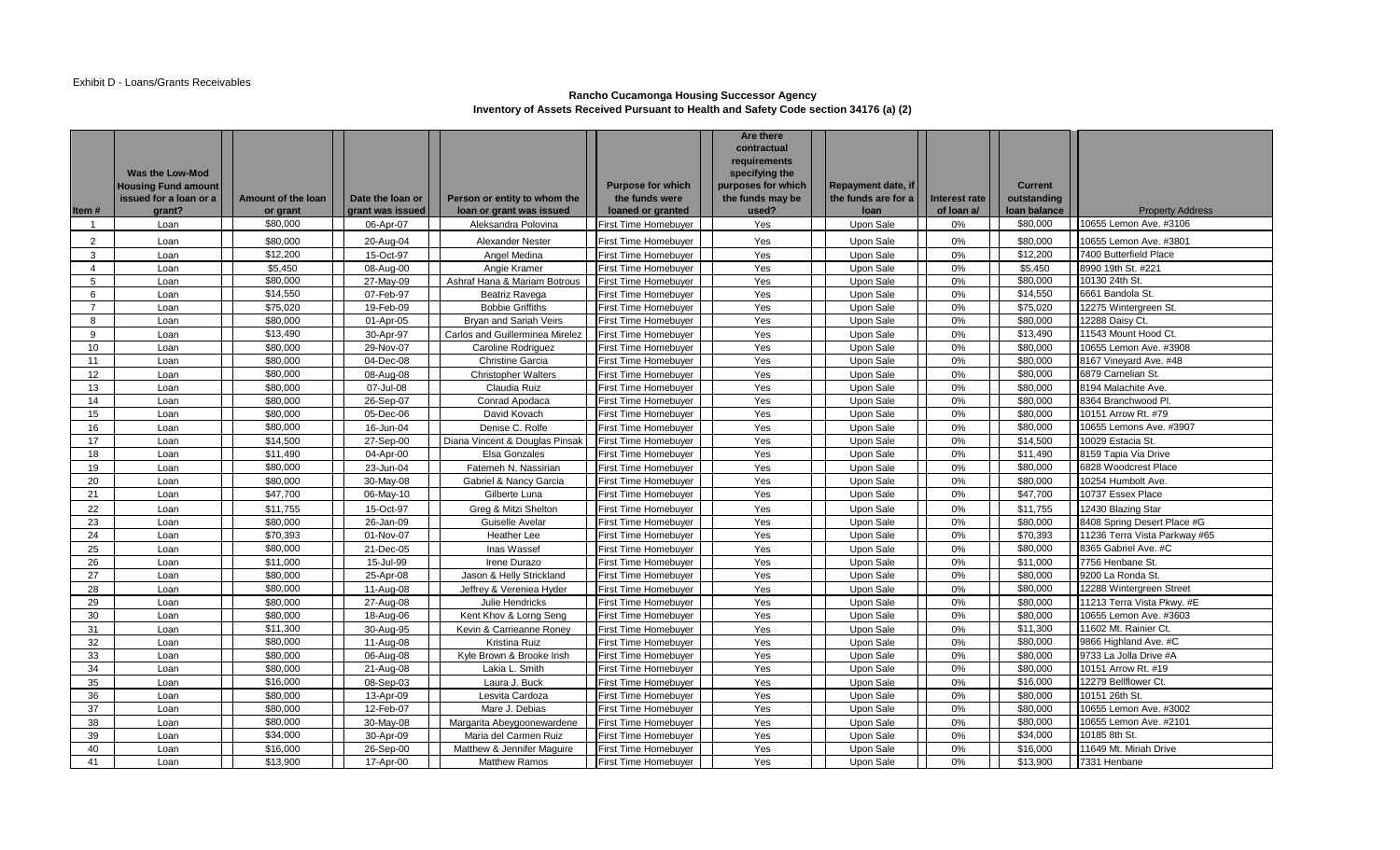| 42 | Loan   | \$80,000     | 29-Sep-06 | Megan Wheeler                      | First Time Homebuyer        | Yes | Upon Sale | 0%  | \$80,000 | 8990 19th St. #337                     |
|----|--------|--------------|-----------|------------------------------------|-----------------------------|-----|-----------|-----|----------|----------------------------------------|
| 43 | Loan   | \$80,000     | 24-Jun-09 | Michael & Krista Westfall          | First Time Homebuyer        | Yes | Upon Sale | 0%  | \$80,000 | 12533 Nasturtium Dr.                   |
| 44 | Loan   | \$16,000     | 30-Nov-01 | Michael & Mai Delaney              | First Time Homebuyer        | Yes | Upon Sale | 0%  | \$16,000 | 7404 Lion St.                          |
| 45 | Loan   | \$80,000     | 02-Jul-08 | Michael Tamayo                     | <b>First Time Homebuyer</b> | Yes | Upon Sale | 0%  | \$80,000 | 7853 Lion St.                          |
| 46 | Loan   | \$11,300     | 30-Sep-96 | Miguel & Noemy Escalante           | <b>First Time Homebuyer</b> | Yes | Upon Sale | 0%  | \$11,300 | 7861 Malachite                         |
| 47 | Loan   | \$80,000     | 21-Jul-07 | Mike & Leanne Altamirano           | First Time Homebuyer        | Yes | Upon Sale | 0%  | \$80,000 | 8526 Willow Drive                      |
| 48 | Loan   | \$80,000     | 20-Dec-04 | Misty Liebergen                    | First Time Homebuyer        | Yes | Upon Sale | 0%  | \$80,000 | 8367 Sunset Trail Place # C            |
| 49 | Loan   | \$80,000     | 24-Mar-09 | Mya Williams                       | First Time Homebuyer        | Yes | Upon Sale | 0%  | \$80,000 | 11225 Terra Vista Parkway #101C        |
| 50 | Loan   | \$80,000     | 19-May-05 | Nicholas Montilepre & Alicia Soliz | <b>First Time Homebuyer</b> | Yes | Upon Sale | 0%  | \$80,000 | 10283 Hemlock St.                      |
| 51 | Loan   | \$80,000     | 06-May-10 | Nicholas & Heather Martinez        | First Time Homebuyer        | Yes | Upon Sale | 0%  | \$80,000 | 11944 Fennel Court                     |
| 52 | Loan   | \$13,300     | 20-Sep-96 | Norberto & Alicia Garcia           | First Time Homebuyer        | Yes | Upon Sale | 0%  | \$13,300 | 6889 Sard St.                          |
| 53 | Loan   | \$13,000     | 08-Sep-99 | Pamela Niebles                     | <b>First Time Homebuyer</b> | Yes | Upon Sale | 0%  | \$13,000 | 11015 Muirfield Dr.                    |
| 54 | Loan   | \$80,000     | 30-May-08 | Paul & Brenda Bunch                | <b>First Time Homebuyer</b> | Yes | Upon Sale | 0%  | \$80,000 | 7850 Klusman Ave.                      |
| 55 | Loan   | \$16,000     | 16-Jul-02 | Paul & Lizabeth Neiderer           | <b>First Time Homebuyer</b> | Yes | Upon Sale | 0%  | \$16,000 | 10254 Norwick St.                      |
| 56 | Loan   | \$80,000     | 01-May-05 | Peggy Givens                       | <b>First Time Homebuyer</b> | Yes | Upon Sale | 0%  | \$80,000 | 11450 Church St. #74                   |
| 57 | Loan   | \$80,000     | 22-Apr-08 | Rebekah Turner                     | First Time Homebuyer        | Yes | Upon Sale | 0%  | \$80,000 | 8423 Western Trail Pl. #E              |
| 58 | Loan   | \$80,000     | 21-Aug-08 | Rogelie & Abraham Pedroza          | <b>First Time Homebuyer</b> | Yes | Upon Sale | 0%  | \$80,000 | 7288 Fennel Rd.                        |
| 59 | Loan   | \$11,000     | 26-Mar-96 | Rudolfo & Leticia Lara             | First Time Homebuyer        | Yes | Upon Sale | 0%  | \$11,000 | 8229 Placida Ct.                       |
| 60 | Loan   | \$80,000     | 21-Jan-09 | Ruth J. Paredes                    | <b>First Time Homebuyer</b> | Yes | Upon Sale | 0%  | \$80,000 | 11048 De Anza Dr.                      |
| 61 | Loan   | \$80,000     | 09-Jul-09 | Sebastian & Lisa Macias            | First Time Homebuyer        | Yes | Upon Sale | 0%  | \$80,000 | 8429 Spring Desert #A                  |
| 62 | Loan   | \$80,000     | 01-Apr-05 | Shaunda & Timothy Wimby            | First Time Homebuyer        | Yes | Upon Sale | 0%  | \$80,000 | 7450 Hyssop Dr.                        |
| 63 | Loan   | \$80,000     | 18-Aug-06 | Shavona Parker                     | First Time Homebuyer        | Yes | Upon Sale | 0%  | \$80,000 | 8990 19th St. #261                     |
| 64 | Loan   | \$15,500     | 24-Dec-01 | Staphanie Cordova                  | First Time Homebuyer        | Yes | Upon Sale | 0%  | \$15,500 | 12627 Coral Tree Rd.                   |
| 65 | Loan   | \$60,000     | 27-Jan-09 | Summer L. Strange                  | First Time Homebuyer        | Yes | Upon Sale | 0%  | \$60,000 | 10151 Arrow Rt. #86                    |
| 66 | Loan   | \$80,000     | 04-Sep-06 | Sussan Cerna                       | <b>First Time Homebuyer</b> | Yes | Upon Sale | 0%  | \$80,000 | 8990 19th St. #346                     |
| 67 | Loan   | \$80,000     | 02-Jul-08 | Syed Ali                           | <b>First Time Homebuyer</b> | Yes | Upon Sale | 0%  | \$80,000 | 11944 Dorset St.                       |
| 68 | Loan   | \$70,000     | 05-Aug-09 | Teresa Valverde                    | First Time Homebuyer        | Yes | Upon Sale | 0%  | \$70,000 | 7353 West Ellena #104                  |
| 69 | Loan   | \$80,000     | 03-Dec-04 | <b>Teri Brewer</b>                 | First Time Homebuyer        | Yes | Upon Sale | 0%  | \$80,000 | 8481 Spring Desert Pl. #C              |
| 70 | Loan   | \$80,000     | 24-Mar-09 | Tri Budiastuti                     | <b>First Time Homebuyer</b> | Yes | Upon Sale | 0%  | \$80,000 | 10249 Catalina Pl.                     |
| 71 | Loan   | \$80,000     | 31-Jan-04 | Violet & Kenneth McMackin          | <b>First Time Homebuyer</b> | Yes | Upon Sale | 0%  | \$80,000 | 7835 Amethyst St.                      |
| 75 | Grant* | \$80,500,000 | 1994      | <b>National CORE</b>               | Multi-Family Rental         | Yes | N/A       | N/A | N/A      | 9181 Timberline Ln. (Mountainside)     |
| 82 | Grant* | \$80,500,000 | 1994      | National CORE                      | Multi-Family Rental         | Yes | N/A       | N/A | N/A      | 10244 Arrow Rt. (Monterey Village)     |
| 83 | Grant* | \$80,500,000 | 1994      | National CORE                      | Multi-Family Rental         | Yes | N/A       | N/A | N/A      | 7127 Archibald Ave. (Sycamore Springs) |
| 84 | Grant* | \$80,500,000 | 1994      | National CORE                      | Multi-Family Rental         | Yes | N/A       | N/A | N/A      | 8837 Grove Ave. (Rancho Verde Village) |
| 85 | Grant  | \$938,650    | 1996      | Northtown Housing Dev. Corp.       | Multi-Family Rental         | Yes | N/A       | N/A | N/A      | 9775 Main St. (Las Casitas)            |

a/ First Time Home Buyer loans are 0% with an equity share component

\*These four projects were funded and financed as a group. The \$80,500,000 is the combined funding for all four projects.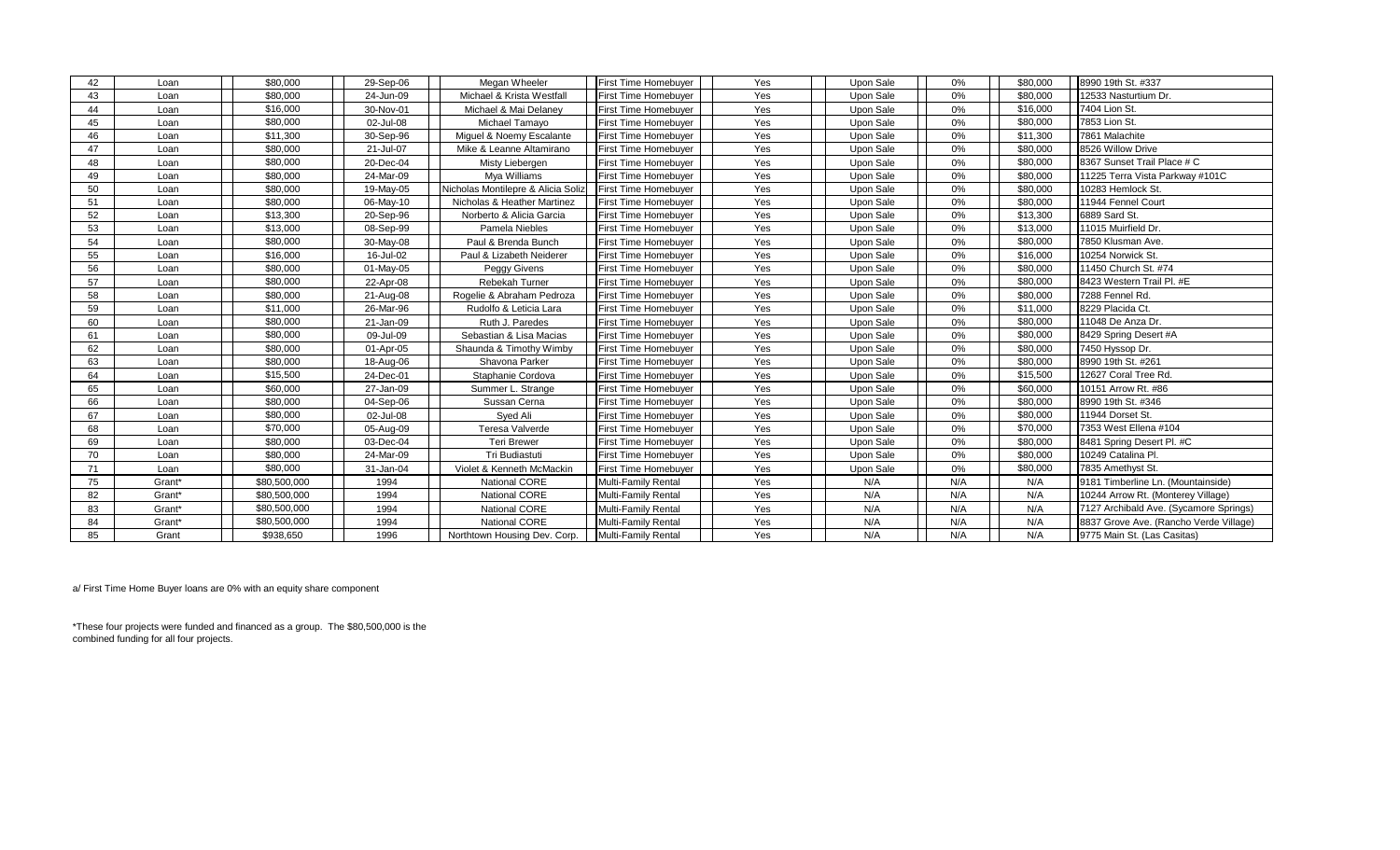### Exhibit E - Rents/Operations

### **Rancho Cucamonga Housing Successor Agency Inventory of Assets Received Pursuant to Health and Safety Code section 34176 (a) (2)**

| Item#          | Type of payment a/                 | Type of property<br>with which they<br>payments are<br>associated b/ | <b>Property owner</b>           | <b>Entity that collects the payments</b> | Entity to which the collected<br>payments are ultimately remitted | <b>Purpose for which</b><br>the payments are<br>used | Is the property<br>encumbered<br>by a low-mod<br>housing<br>covenant? | Source of low-mod housing<br>covenant c/           | Item # from<br><b>Exhibit A the</b><br>rent/operation is<br>associated with (if<br>applicable) | <b>Property Address</b> |
|----------------|------------------------------------|----------------------------------------------------------------------|---------------------------------|------------------------------------------|-------------------------------------------------------------------|------------------------------------------------------|-----------------------------------------------------------------------|----------------------------------------------------|------------------------------------------------------------------------------------------------|-------------------------|
|                | Rents and Residual Receipts        | Low-Mod Housing                                                      | <b>Linc Housing</b>             | Property owner/Successor Agency          | Property owner/Successor Agency                                   | Property O&M, and<br>loan payment                    | Yes                                                                   | CA RDA Law; Tax Credits                            |                                                                                                | 9055 Foothill Blvd.     |
| $\overline{2}$ | Rents and Residual Receipts        | Low-Mod Housing                                                      | Orange Housing                  | Property owner/Successor Agency          | Property owner/Successor Agency                                   | Property O&M, and<br>loan payment                    | Yes                                                                   | CA RDA Law; Tax Credits                            |                                                                                                | 9609 Base Line Rd.      |
| 3              | <b>Rents and Residual Receipts</b> | Low-Mod Housing                                                      | Northtown Housing<br>Dev. Corp. | Property owner/Successor Agency          | Property owner/Successor Agency                                   | Property O&M, and<br>loan payment                    | Yes                                                                   | CA RDA Law; AHP; Tax Credits;<br><b>HOME Funds</b> |                                                                                                | 7125 Amethyst Ave.      |
|                | <b>Rents and Residual Receipts</b> | Low-Mod Housing                                                      | Northtown Housing<br>Dev. Corp. | Property owner/Successor Agency          | Property owner/Successor Agency                                   | Property O&M, and<br>loan payment                    | Yes                                                                   | ICA RDA Law: HOME: Tax Credits                     |                                                                                                | 13233 Foothill Blvd.    |
| 5              | Rents and Residual Receipts        | Low-Mod Housing                                                      | Northtown Housing<br>Dev. Corp. | Property owner/Successor Agency          | Property owner/Successor Agency                                   | Property O&M, and<br>loan payment                    | Yes                                                                   | CA RDA Law; Tax Credits; AHP                       |                                                                                                | 9901 Feron Blvd.        |
| 6              | Rents and Residual Receipts        | Low-Mod Housing                                                      | National CORE                   | Property owner/Successor Agency          | Property owner/Successor Agency                                   | Property O&M, and<br>loan payment                    | Yes                                                                   | CA RDA Law; HOME; Tax Credits                      |                                                                                                | 8837 Grove Ave.         |
|                | <b>Rents and Residual Receipts</b> | Low-Mod Housing                                                      | <b>National CORE</b>            | Property owner/Successor Agency          | Property owner/Successor Agency                                   | Property O&M, and<br>loan payment                    | Yes                                                                   | CA RDA Law: Tax Credits                            |                                                                                                | 6230 Haven Ave.         |
| 8              | Rents and Residual Receipts        | Low-Mod Housing                                                      | <b>National CORE</b>            | Property owner/Successor Agency          | Property owner/Successor Agency                                   | Property O&M, and<br>loan payment                    | Yes                                                                   | CA RDA Law: Tax Credits                            |                                                                                                | 10220 Foothill Blvd.    |
| 9              | Rents and Residual Receipts        | Low-Mod Housing                                                      | <b>National CORE</b>            | Property owner/Successor Agency          | Property owner/Successor Agency                                   | Property O&M, and<br>loan payment                    | Yes                                                                   | CA RDA Law; Multi-Family Bonds                     |                                                                                                | 8590 Malvern Ave.       |

a/ May include revenues from rents, operation of properties, residual receipt payments from developers, conditional grant repayments, costs savings and proceeds from refinancing, and principal and interest payments from homebuyers subject to enforceable income limits.

b/ May include low-mod housing, mixed-income housing, low-mod housing with commercial space, mixed-income housing with commercial space.

c/ May include California Redevelopment Law, tax credits, state bond indentures, and federal funds requirements.

d/ Rents are collected by the property owner and residual receipts are collected by the Successor Agency to pay off the loan.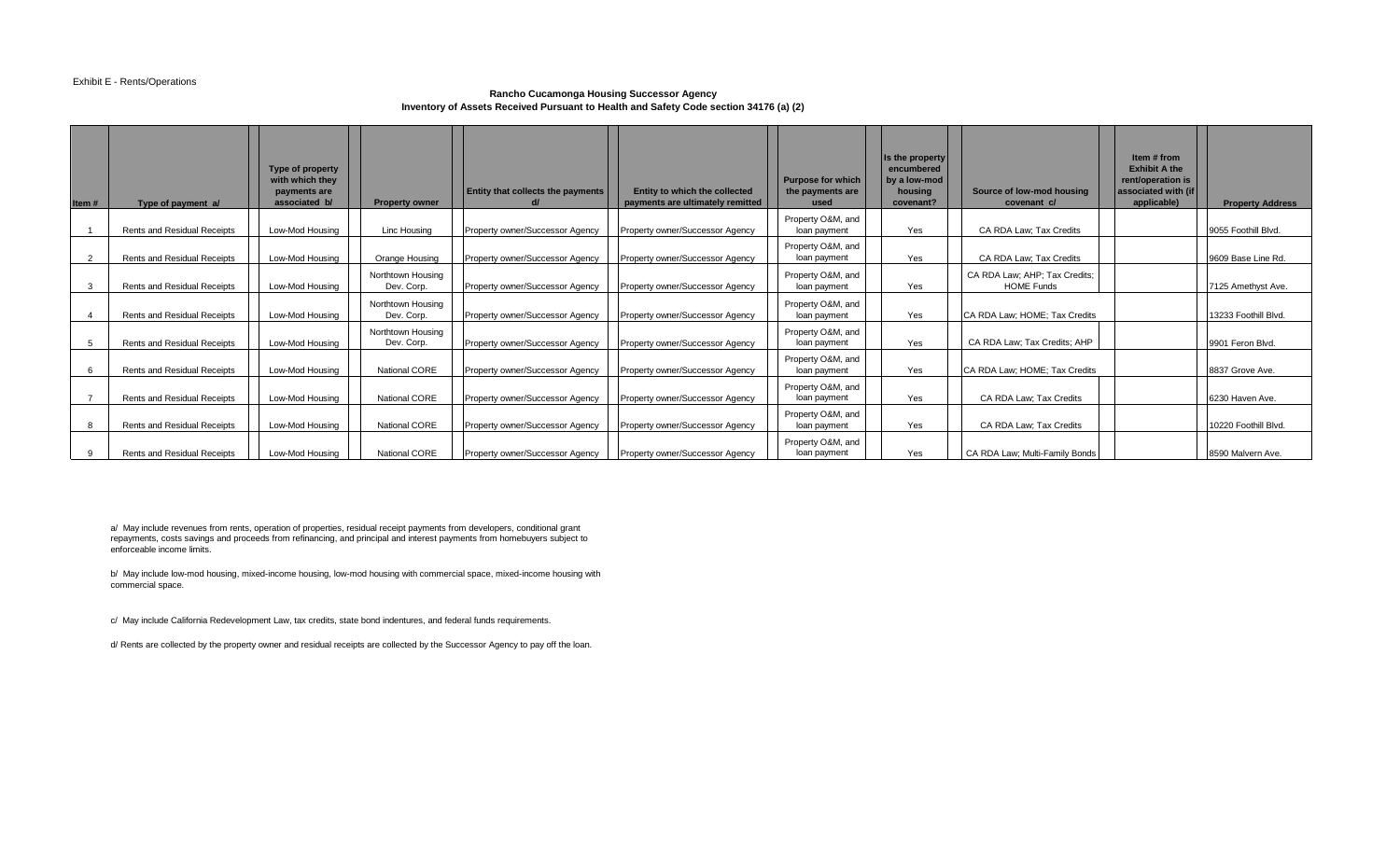## Exhibit F - Rents

## **Rancho Cucamonga Housing Successor Agency Inventory of Assets Received Pursuant to Health and Safety Code section 34176 (a) (2)**

| Item#            | Type of payment a/ | Type of property<br>with which the<br>payments are<br>associated b/ | <b>Property</b><br>owner | <b>Entity that</b><br>collects the<br>payments | <b>Entity to which</b><br>the collected<br>payments are<br>ultimately<br>remitted | <b>Purpose for</b><br>which the<br>payments are<br>used | Is the property<br>encumbered<br>by a low-mod<br>housing<br>covenant? | Source of low-<br>mod housing<br>covenant c/ | Item # from<br><b>Exhibit A the rent</b><br>is associated<br>with (if<br>applicable) |
|------------------|--------------------|---------------------------------------------------------------------|--------------------------|------------------------------------------------|-----------------------------------------------------------------------------------|---------------------------------------------------------|-----------------------------------------------------------------------|----------------------------------------------|--------------------------------------------------------------------------------------|
|                  |                    |                                                                     |                          |                                                |                                                                                   |                                                         |                                                                       |                                              |                                                                                      |
| $\boldsymbol{2}$ |                    |                                                                     |                          |                                                |                                                                                   |                                                         |                                                                       |                                              |                                                                                      |
| 3                |                    |                                                                     |                          |                                                |                                                                                   |                                                         |                                                                       |                                              |                                                                                      |
| 4                |                    |                                                                     |                          |                                                |                                                                                   |                                                         |                                                                       |                                              |                                                                                      |
| 5                |                    |                                                                     |                          |                                                |                                                                                   |                                                         |                                                                       |                                              |                                                                                      |
| 6                |                    |                                                                     |                          |                                                |                                                                                   |                                                         |                                                                       |                                              |                                                                                      |
| $\overline{ }$   |                    |                                                                     |                          |                                                | Д                                                                                 |                                                         |                                                                       |                                              |                                                                                      |
| 8                |                    |                                                                     |                          |                                                | ₩                                                                                 |                                                         |                                                                       |                                              |                                                                                      |
| 9                |                    |                                                                     |                          |                                                |                                                                                   |                                                         |                                                                       |                                              |                                                                                      |
| 10               |                    |                                                                     |                          |                                                |                                                                                   |                                                         |                                                                       |                                              |                                                                                      |
| 11               |                    |                                                                     |                          |                                                |                                                                                   |                                                         |                                                                       |                                              |                                                                                      |
| 12               |                    |                                                                     |                          |                                                |                                                                                   |                                                         |                                                                       |                                              |                                                                                      |
| 13               |                    |                                                                     |                          |                                                |                                                                                   |                                                         |                                                                       |                                              |                                                                                      |
| 14               |                    |                                                                     |                          |                                                |                                                                                   |                                                         |                                                                       |                                              |                                                                                      |
| 15               |                    |                                                                     |                          |                                                |                                                                                   |                                                         |                                                                       |                                              |                                                                                      |
| 16               |                    |                                                                     |                          |                                                |                                                                                   |                                                         |                                                                       |                                              |                                                                                      |
| 17               |                    |                                                                     |                          |                                                |                                                                                   |                                                         |                                                                       |                                              |                                                                                      |
| 18               |                    |                                                                     |                          |                                                |                                                                                   |                                                         |                                                                       |                                              |                                                                                      |
| 19               |                    |                                                                     |                          |                                                |                                                                                   |                                                         |                                                                       |                                              |                                                                                      |
| 20               |                    |                                                                     |                          |                                                |                                                                                   |                                                         |                                                                       |                                              |                                                                                      |

a/ May include rents or home loan payments.

b/ May include low-mod housing, mixed-income housing, low-mod housing with commercial space, mixed-income housing with commercial space.

c/ May include California Redevelopment Law, tax credits, state bond indentures, and federal funds requirements.